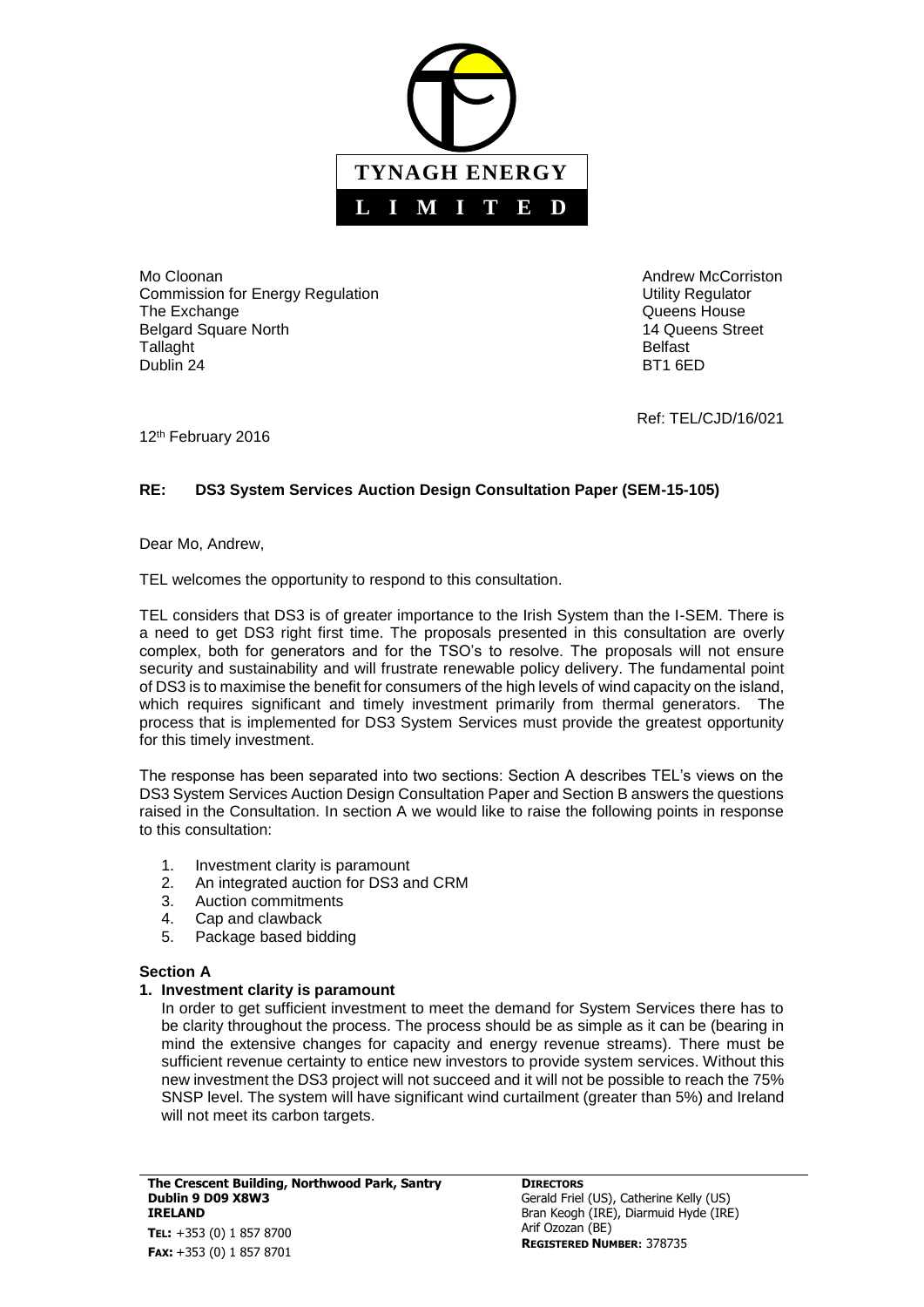

Revenue certainty for new investment involves two aspects:

a) Guaranteed length of tenure (Long Term Contracts)

It has previously been outlined in both the Procurement Decision and the Competition Consultation, that annual and long term auctions will take place together but only for those services where there will be sufficient competition. This has a significant flaw as some services may be deemed competitive prior to others and the auctions will then take place in different years. Investors who need to have a return across a number of services will be commercially constrained from participating in these limited auctions. They will not be able to avail of long term contracts.

The DotEcon paper suggests packaged bids and separating the short and long term auctions. This is a good starting point but we would suggest going further. The short term auctions should only occur when there is deemed to be sufficient competition, but the long term auctions should commence in 2017.

All long term contracts should be offered on all of the services that can be provided by that participant. This is in line with what was originally described in the Procurement Consultation for the Multiple Bid Multiple Timeframe Option 5. This would lead to greater investment and the investment would occur sooner. This is exactly what is required in order to meet the 2020 targets.

b) Guaranteed minimum price that is sufficient to justify investment

The cost-plus regulated tariff that has been proposed will not be sufficient to encourage investment. The price must be set at a level that will attract new entry, if it is not, investment will not occur. Unfortunately the RA's are in a position where they have only one opportunity to set the regulated tariffs at a level to encourage investment. If the prices are set too low, there will be no investment in time for 2020. This cannot be overemphasised.

If the prices can be set a level which will encourage the requisite investment, then investors can bid in their actual costs, safe in the knowledge that until there is sufficient competition they will benefit from payments above their costs. This will encourage investment sooner, leading to a reduction in costs once there is sufficient competition for a clearing price to be set. The consumer will be protected as the overall cost of the service will remain within the €235 million cap in the first three years and will reduce subsequently once the clearing price replaces the regulated tariff.

TEL urges the RA's to ensure that investors see clarity and certainty in the DS3 System Services process, otherwise the success of the project is at risk.

### **2. An integrated Auction for DS3 and CRM**

The DotEcon paper discussed the possibility of merging the DS3 and CRM auctions. This makes sense. If a participant requires success in both the DS3 and CRM auctions, then to hold them separately leaves the possibility of the participant being successful in the first and failing in the second. If this occurs, the participant will not be able to provide the required capacity (assuming the CRM auction occurs first). This will see additional costs for both the system and for unsuccessful participants in the CRM auction. It could lead to both the CRM and DS3 auctions having to be rerun.

### **3. Auction commitments**

The DotEcon paper outlines three commitment models to ensure that participants that are successful in the auction provide system services either through the market or physical dispatch. While the paper itself correctly dismisses both the "no-commitment" and "fullcommitment" model, the "contingent commitment" model is recommended.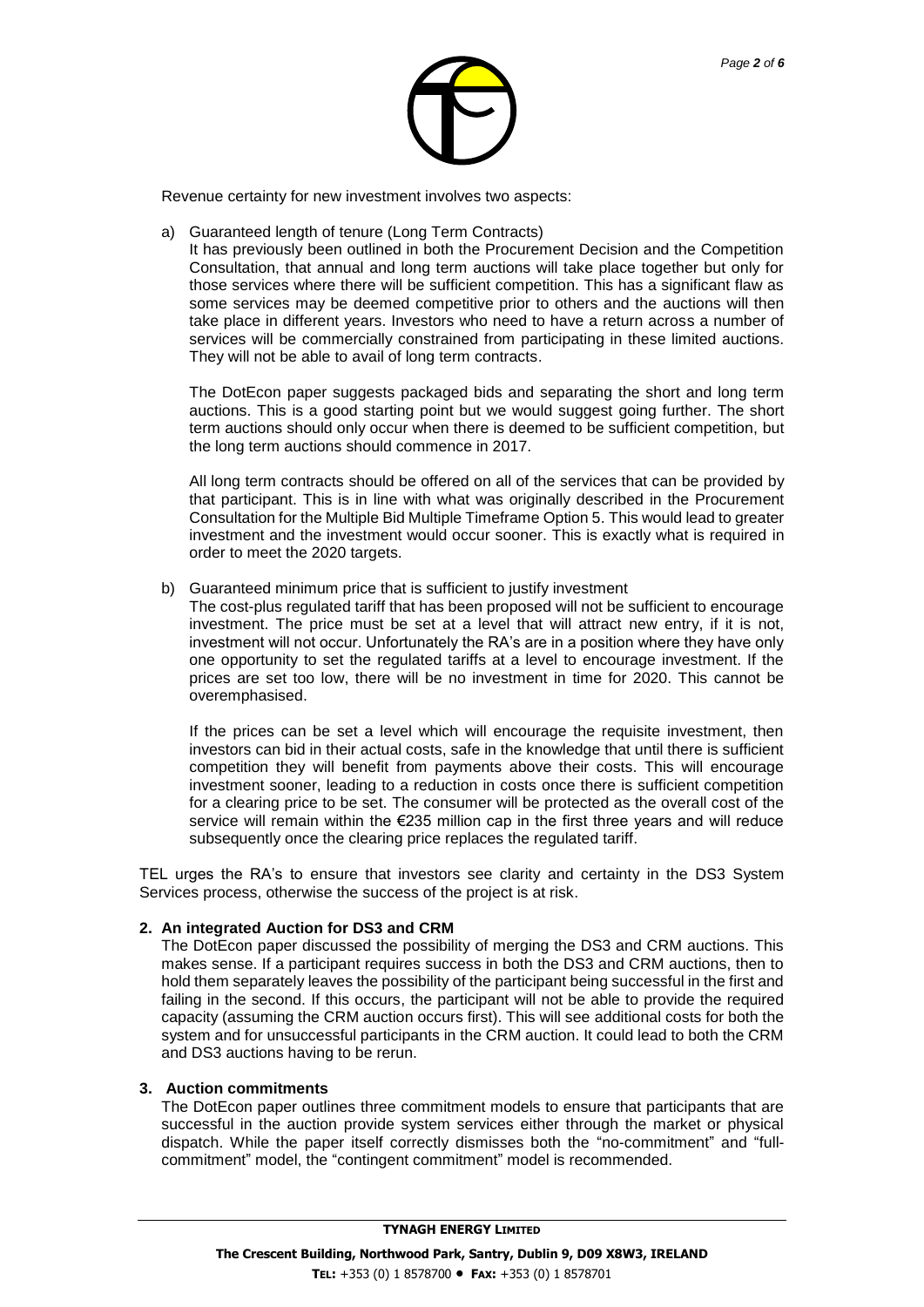

This model is based on the idea that plants that bid in their maximum quantity (e.g. 100 units) and their expected availability (40%) are somehow guaranteeing the product of these (40 units). The proposal is that plants should be able to provide these 40 units 100% of the time. These are not equal. A plant that states it is only likely to be available 40% of the time, should not be committing itself to provide 100% of the time.

The proposal from the RA's of the alternative contingent bidding model appears to be more in line with the Decision.

#### **4. Cap and clawback**

The DotEcon paper recommends that there should be a cap in payments to providers, and after this cap that there will be a clawback of the excess. We believe that this is already catered for in the Procurement Decision with the volume scalar. That scalar will reduce the overall amount paid for the service in line with budget. Furthermore the cap and clawback actually conflicts with the purpose of the performance scalar. This scalar will reward high performance. Presumably, if a participant bids in an availability of 50% and manages to supply 60% they would be rewarded under the performance scalar. Whereas the purpose of the clawback seems to be to limit the payment to an individual provider to their contracted amount, even if the provider is scheduled by the TSO to provide more than the contracted amount.

TEL would reiterate the need for a minimum annual revenue requirement, as described in the Decision Paper (SEM-14-108), to be implemented as it will provide investor certainty.

#### **5. Package based bidding**

TEL sees considerable merit in package based bidding, particularly allowing participants to bid for all of the services at one time. However with the formula proposed for the packaged bids, the use of setting the quantities at the "maximum amount" in the bid parameters could result in providers not being able to cover their costs.

We are concerned that due to the proposed formula and bid structure, the single price for the package of services could result in perverse pricing for some system services. For example, it may see a higher price for SOR than for POR.

Finally new investors will find it extremely difficult to estimate technical availability to provide services fifteen years out considering the potential divergence in wind generation.

#### **Section B**

*Question 1: What are your views on the proposals to try to ensure a level of consistency between CRM and DS3 System processes?*

TEL agrees with the principles proposed by the SEMC to ensure the level of consistency between the CRM and DS3 system processes. The inclusion of the DotEcon recommendation of separate auctions for new and existing plant with separate volumes for long-term contracts should be included in the SEMC actions. As discussed at the workshop, it is worth having the CRM as an additional service for the purposes of the Auction.

*Question 2: Do you consider that the SEM Committee should consider facilitating a link (where participants require) to only proceed with participation in the DS3 System Services auction subject to a successful outcome in the CRM auction or (vice versa) i.e. create an interdependency that as much as possible mitigates the need for auction re-runs.*

TEL agree that a combined CRM and DS3 auction could mitigate the need to rerun auctions due to participant failure in either auction. Hence, the SEM-Committee should consider facilitating a combined CRM and DS3 auction.

**TYNAGH ENERGY LIMITED**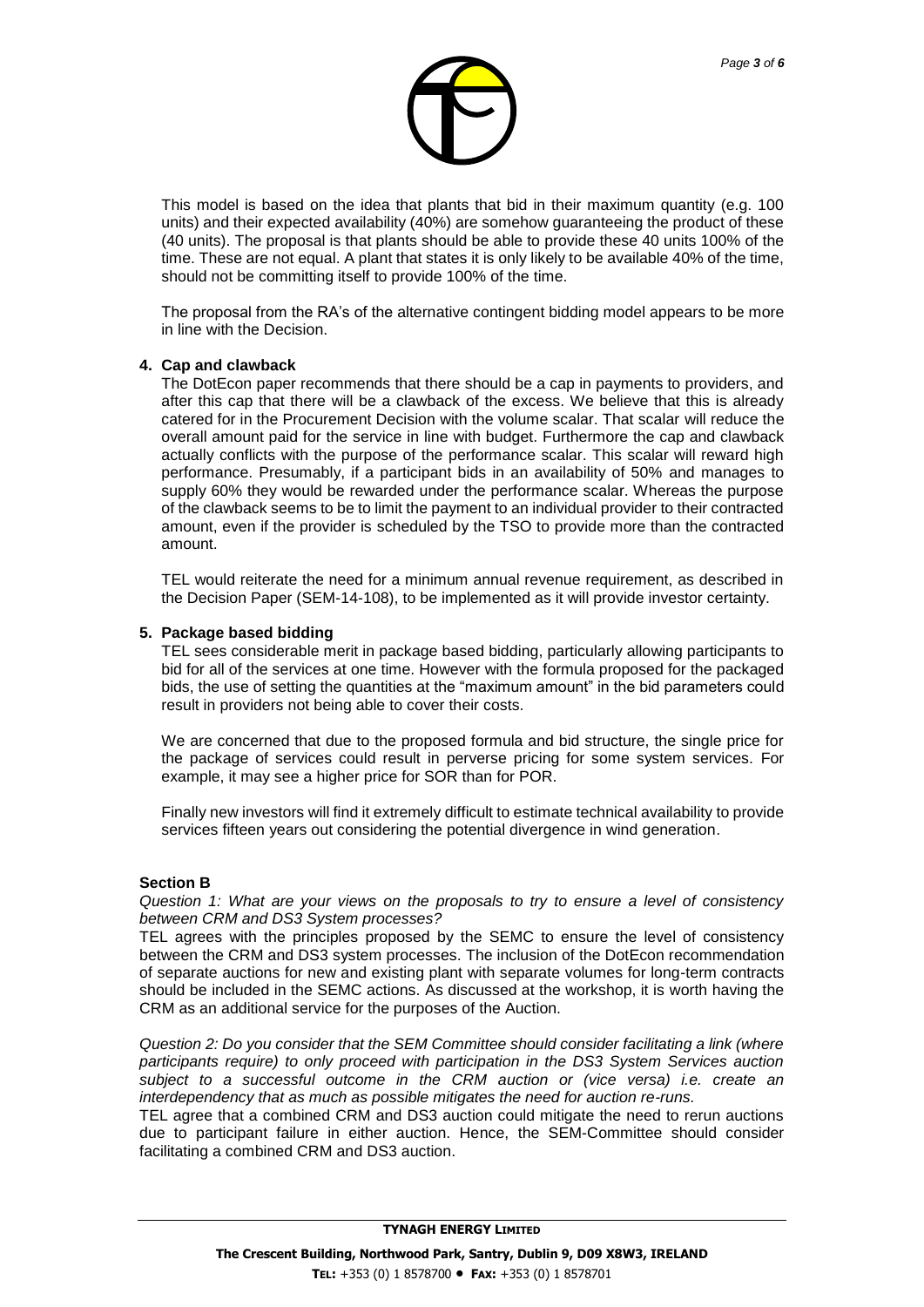

*Page 4 of 6*

*Question 3: What are your views on managing the interactions between the CRM and DS3 System Services auctions?*

It appears likely that there could be a circular relationship between the two auctions. If a participant requires being successful in both streams, and is successful in Auction 1, but fails in Auction 2, then they will not be able to provide the service they are contracted for in Auction 1. This will lead to Auction 1 failing, The next best participant in Auction 1 cannot simply be awarded the contract (along with a price increase) as they will be too late to participate in Auction 2. The obvious solution is to both streams are handled in the same auction, and that there is a flag which allows those plants which require being successful in both to indicate this.

*Question 4: Do you agree with the proposals for separate DS3 System Services long-term and short-term auctions as set out in the DotEcon recommendation?* Yes.

*Question 5: Do you think the treatment of long-term contracting for System Services should be aligned with the proposed framework in the CRM?* N/A

*Question 6: What are your views on the proposals to calculate clearing volumes for the auction as set out by DotEcon?*

TEL agree with DotEcon's proposal for the auction volume requirement to be based on an additive basis. However, TEL do not agree with the proposal by DotEcon that a plants proposed volume equals their availability by their maximum quantity. If a plant states that it can offer 5,000 units of SIR, 20% of the time, it does not mean that the plant can offer 1,000 units all the time.

*Question 7: Do you agree with the proposals for introducing granularity for the purposes of calculating auction clearing volumes?*

No, the time granularity will be an issue where we have high winds in summer time. On August  $3<sup>rd</sup>$  last year there was sufficient wind for 75% SNSP. The RA's cannot just assume that less system services are required in traditionally lower wind months.

Locational granularity would be inappropriate as it could lead to market power issues.

The report itself already fundamentally dismisses any benefit from technological granularity.

### *Question 8: What are your views on the proposal to introduce flexibility on the volumes to be procured?*

TEL agree with the minimum volume requirement proposal to introduce flexibility on the volumes to be procured. TEL do not agree with the price dependent volume requirement proposal. The concept that the "TSO would compromise with a slightly reduced quantity and a much lower price….and the TSO can always procure additional volumes of system services from SS auction losers" is concerning, considering in the DotEcon paper it is suggested that losers of the auction should be paid a lower price than the winners of the auction. Such a proposal could provide the TSO with a perverse incentive to purchase from cheaper unsuccessful bidders.

### *Question 9: What are your views on the proposals for package based bidding?*

TEL sees considerable merit in package based bidding, particularly allowing participants to bid for all of the services at one time. However with the formula proposed for the packaged bids, the use of setting the quantities at the "maximum amount" in the bid parameters could result in providers not being able to cover their costs.

We are concerned that due to the proposed formula and bid structure, the single price for the package of services could result in perverse pricing for some system services. For example, it may see a higher price for SOR than for POR.

**TYNAGH ENERGY LIMITED**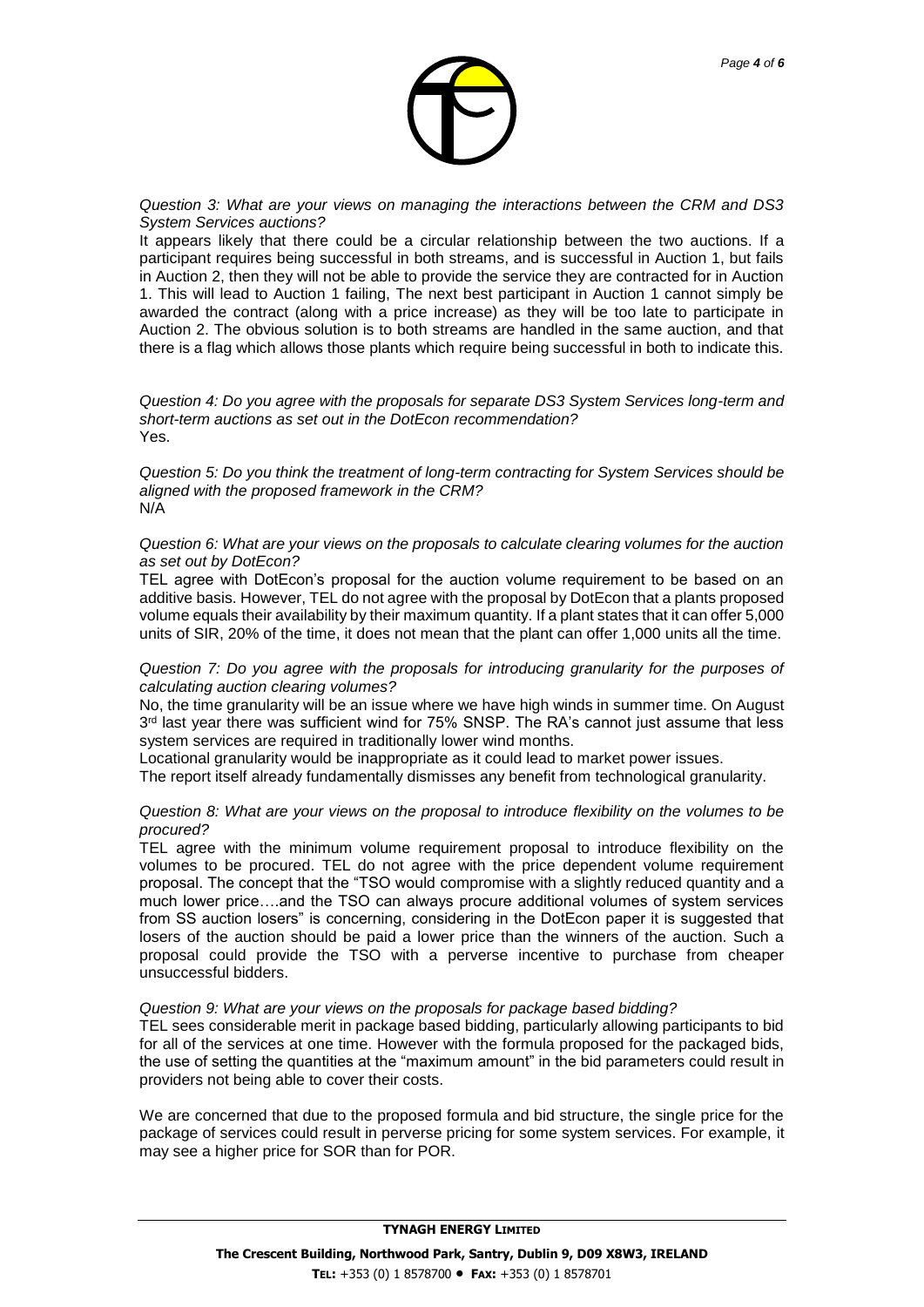

*Question 10: Do you consider that a provider will be able to predict its expected availability accurately on an annual basis?*

No. What is even more of a concern is that the DotEcon proposal seeks to have providers forecast their availability up to 15 years in advance. This at a time where there is considerable uncertainty regarding wind generation rollout, and hence likely running (and then technical availability) of thermal generation.

### *Question 11: Do you agree with DotEcon's proposals in relation to quantity units for the services outlined above?*

TEL agree with the units for the different system services.

*Question 12: What are your views on a suggested cap or clawback on expected availability per plant to manage DS3 System Service expenditure?*

The DotEcon paper recommends that there should be a cap in payments to providers, and after this cap that there will be a clawback of the excess. We believe that this is already catered for in the Procurement Decision with the volume scalar. That scalar will reduce the overall amount paid for the service in line with budget. Furthermore the cap and clawback actually conflicts with the purpose of the performance scalar. This scalar will reward high performance. Presumably, if a participant bids in an availability of 50% and manages to supply 60% they would be rewarded under the performance scalar. Whereas the purpose of the clawback seems to be to limit the payment to an individual provider to their contracted amount, even if the provider is scheduled by the TSO to provide more than the contracted amount.

#### *Question 13: Do you consider the DotEcon Report to have accurately captured the considerations for availability the TSO should use for different DS3 System Service products? If not, please explain your reasons why.*

No. The DotEcon report is based on the idea that plants that bid in their maximum quantity (e.g. 100 units) and their expected availability (40%) are somehow guaranteeing the product of these (40 units). The proposal is that plants should be able to provide these 40 units 100% of the time. These are not equal. A plant that states it is only likely to be available 40% of the time, should not be committing itself to provide a lower amount ,100% of the time. The proposal from the RA's of the alternative contingent bidding model appears to be more in line with original Decision.

*Question 14: Do you agree with the proposals to ensure lower payments are received by System Service providers who are not successful in the DS3 auctions but who are dispatched by the TSO to provide System services, than those providers who are successful in the Auctions?*

No. It is counter intuitive that a situation arises where the most competitive auction loser is paid less than an auction winner when that auction winner is not available. This proposal has a perverse incentive for the TSO to under procure the necessary volume.

#### *Question 15: Do you agree with the proposals for determining the winner/price as set out in the DotEcon recommendation?*

TEL do not agree with the proposed winner determination approach due to the availability process, as per answer 13.

TEL do not agree with an assumption stated in section 6.1 (pg 88) that "bidders rationally would not care about the individual price for each service as long as the bundle of services in the package achieves sufficient revenues". Considering the system service revenues is based on the individual price, scalars and volume provided, the price is essential to the bidders. The price will be important to the value of extra provision of reserve by providers.

*Question 16: Do you agree with the proposed treatment of interconnectors? Should this apply equally to all interconnectors?* N/A

### **TYNAGH ENERGY LIMITED**